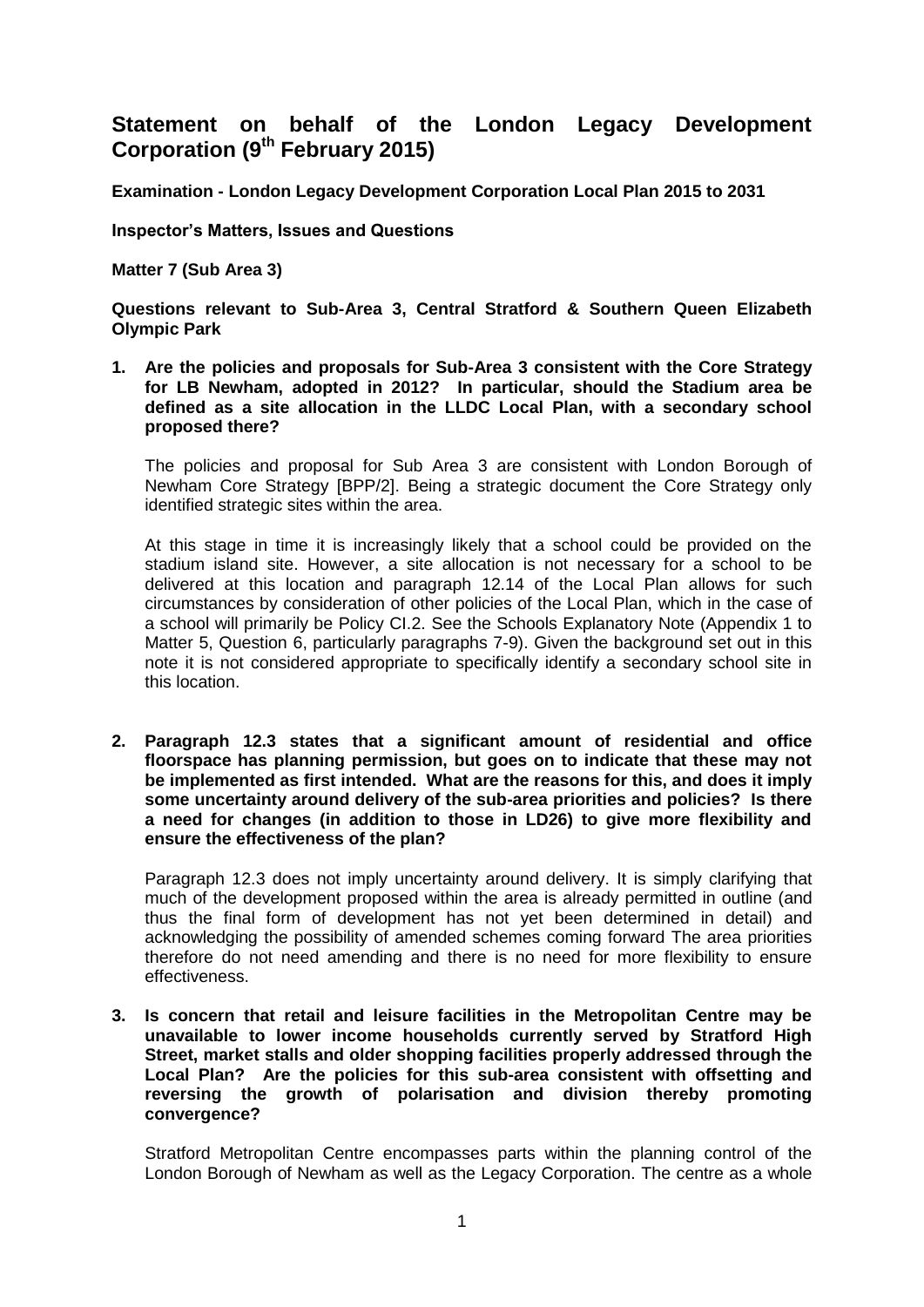offers a diverse range of provision from high end comparison retail, convenience goods, market stalls and other facilities catering for more everyday requirements. The provision of additional retail floorspace will further strengthen the whole of the centre's offer, enabling reinforcement of the Metropolitan Centre as one cohesive, but compact centre with a wide range of different town centre offers, providing for diverse requirements and ensuring long term vitality and viability.

The aligned planning policy approach between both local planning authorities will prevent physical and economic separation between the constituent parts of the Metropolitan Centre, having positive impacts for residents and local business communities through local job creation, economic growth and investment.

# **4. Is there tension between Policy 3.1 seeking new medium-scale retail, leisure and community uses in the traditional High Street and Policies SA3.2 & SA3.3 permitting edge-of-centre use development?**

There is no tension between medium-scale retail, leisure and community uses on the High Street and the edge-of-centre development at SA3.2 and SA3.3. Policy 3.1 sets out that medium-scale development will only be appropriate if impacts assessment can demonstrate positive impacts on the Centre. The strategic leisure and community uses proposed within the site allocations are appropriate in relation to the sequential assessment due to a lack of available sites for such uses within the Centre itself. Any small-scale retail proposed within the site allocations will be to meet local requirements. Site allocations SA3.2 and 3.3 also cross-refer to Policy B.2 to ensure that the uses proposed are appropriate in relation to the edge-of-centre location.

# **5. Policy SA3.1 seeks a town centre link bridge to connect the Chobham Farm South site, but would it be an enhancement rather than a prerequisite. Is the link bridge justified?**

The link bridge referred to within SA3.1 is justified to fully integrate the Chobham Farm South site into the town centre. Failure to provide this link would mean that access to the site would only be gained from the north which is outside the town centre boundary. This would mean that the site would be unable to be considered as a fully integrated part of the centre and thus appropriate uses would be akin to edge-of-centre, rather than a town centre location.

### **6. Policies SA3.2 and SA3.3 require design to take account of the waterside, but should a requirement to take account of flood risk be introduced into Policy SA3.2? And should the site in Policy SA3.3 be extended to include the waterspace with opportunities for mooring and leisure uses?**

It is not necessary to introduce a requirement to take into account flood risk within the site allocations given the inclusion of Policy S.8. This is the approach which has been taken throughout most of the site allocations within the Local Plan. The site allocation boundary has not been extended to include the waterspace to the north as this is Metropolitan Open Land. Any proposals for mooring and leisure uses within this part of the area will need to satisfy the requirements of Policies BN.2 and BN.6.and London Plan Policies 7.17 and 7.18 [RP/3].

**7. Stratford Metropolitan Masterplan [BPP/10, Page 12] promises regeneration that enables the community to stay together. Is Policy SA3.4 for Greater Carpenters District consistent with that approach? Should the Local Plan confirm that it supports sensitive refurbishment, building on existing homes, businesses and**